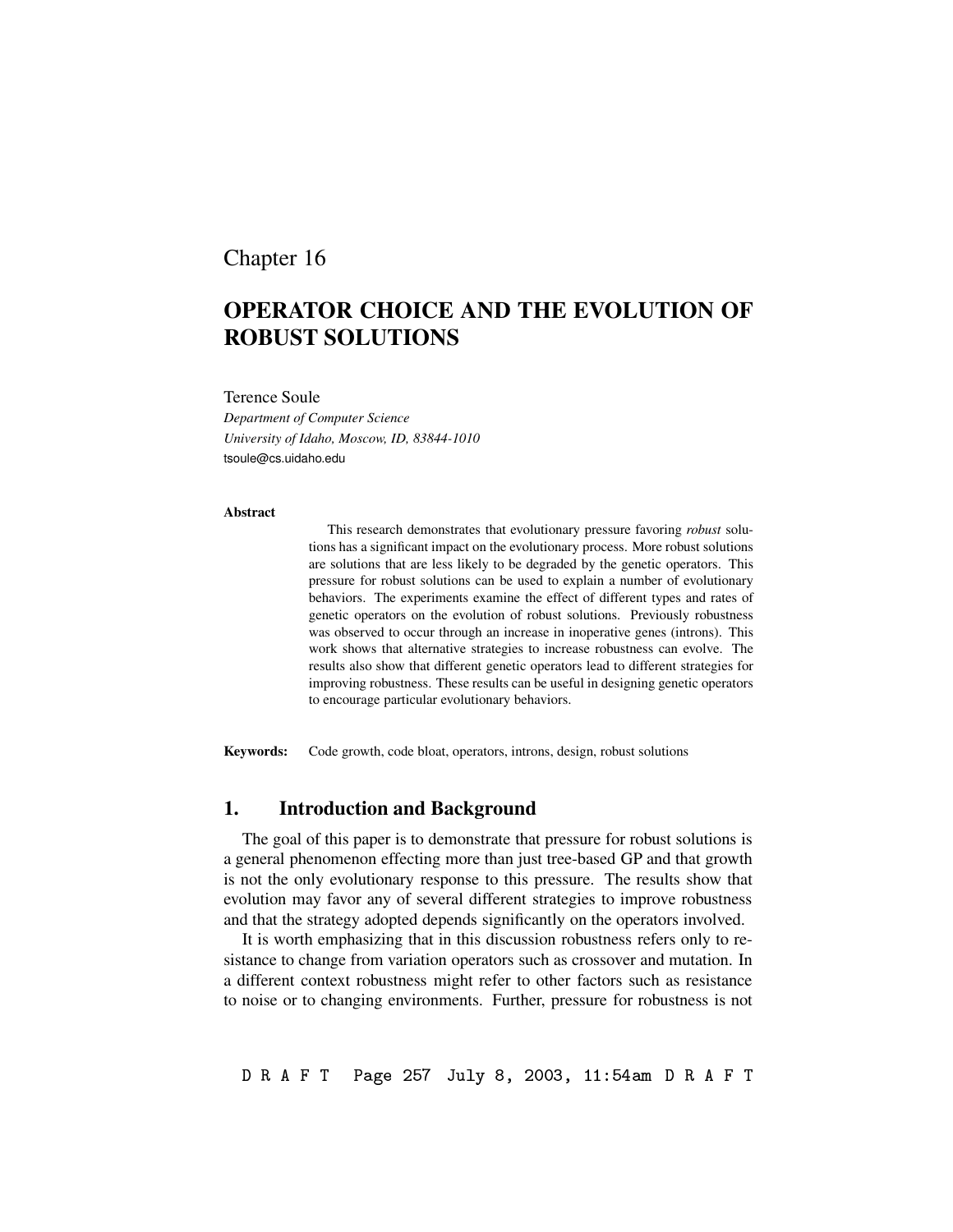the *only* factor influencing evolution. Clearly selection produces considerable pressure for more fit solutions and there may be other, as yet unidentified, pressures as well.

In this paper the robustness (or stability) of a solution is a measure of the solution's average change in fitness under genetic operations such as crossover and mutation. It has been theorized that there is significant evolutionary pressure in favor of solutions that are more robust (Soule, 2002; Soule, 2002; Streeter, 2002). The most outstanding evidence of pressure towards stability is the phenomenon of code growth (or bloat) in genetic programming (GP) (Koza, 1992; Blickle and Thiele, 1994; Nordin and Banzhaf, 1995; McPhee and Miller, 1995; Soule, 1996; Soule, 1998; Luke, 2000c; Nordin and Banzhaf, 1995; Nordin *et al.*, 1997; Nordin, 1997). Code bloat is a rapid increase in code size that does not result in fitness improvements. The extra code usually consists of inoperative code or introns (code that does not contribute to the program's fitness). It is generally accepted that in large part programs generated with GP grow as a means of protecting the useful code within good solutions against the potentially negative effects of crossover. By adding introns the useful code (commonly known as operative code or exons) is less likely to be affected by crossover.

Luke has argued that introns themselves are not the cause of code growth (Luke, 2000c). Smith and Harries have shown that growth can occur in code that does influence fitness if the code has only a negligible effect on performance (Smith and Harries, 1998). The author has recently shown that code growth can also occur in exons that have a significant effect on fitness (Soule, 2002; Soule, 2002). It has also been shown that some forms of mutation can encourage code growth (Langdon *et al.*, 1999; Soule and Heckendorn, 2002). Finally, theoretical and experimental research strongly suggests that code growth is a factor in any evolutionary system using a variable sized representation (McPhee and Miller, 1995; Soule, 1998; Langdon, 1997).

Whereas early code growth research focused on tree based GP, introns and crossover, these recent results point to a more general phenomenon relating to any evolutionary system with variable length representations, any genetic operators and both introns and exons. This supports the hypothesis that code growth in GP is only one symptom of a general underlying evolutionary pressure favoring robust individuals. To avoid the focus on tree based representations a linear representation is used in these experiments.

The results presented here show that different operators create pressure for different forms of solutions. In particular, two versions of crossover are compared: with one version the pressure for robust solutions leads to growth and with the other version it does not. It is also shown that with some genetic operators a reduction in solution size is favored to make solutions more robust.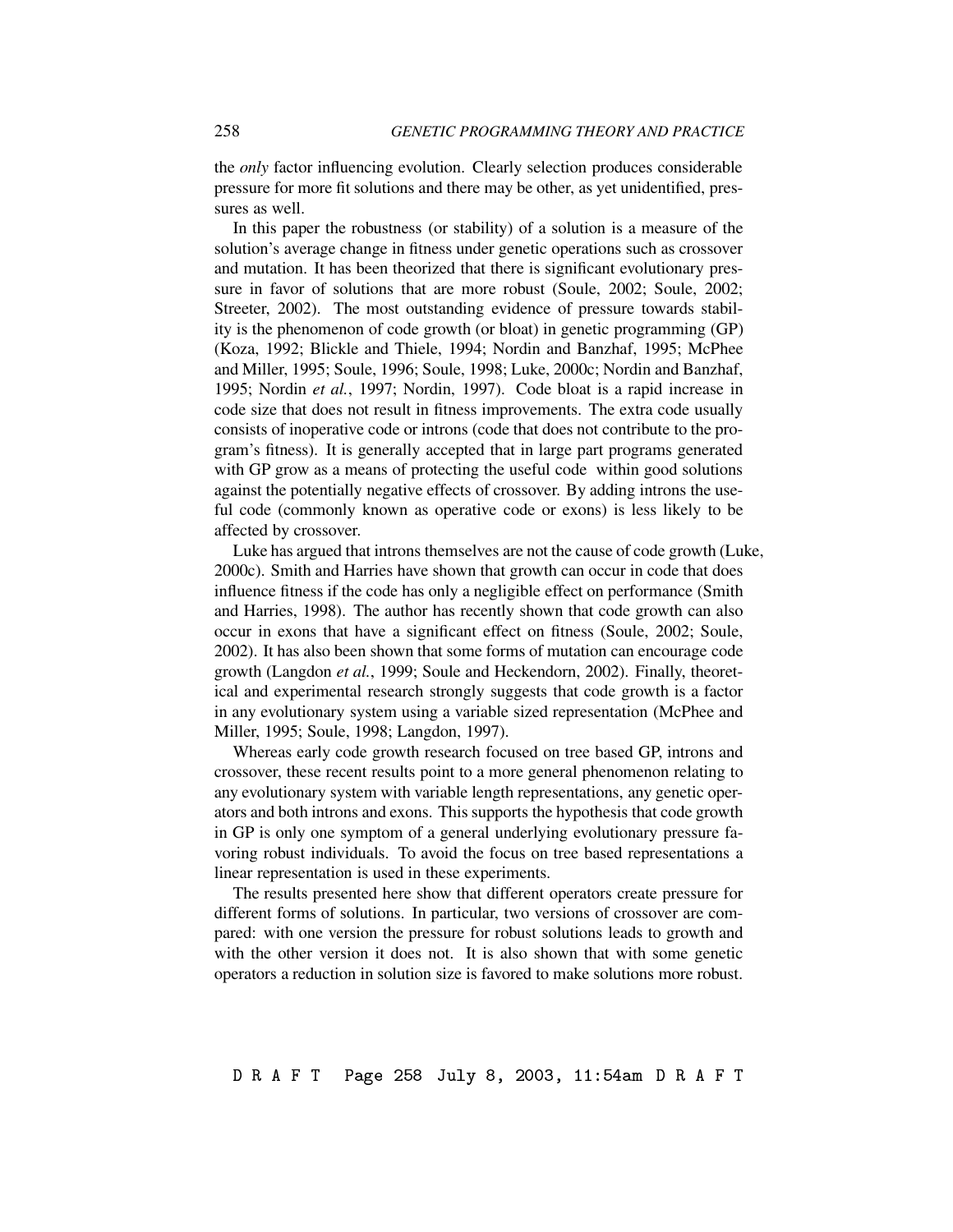Finally, the results suggest rules for determining how a particular operator will influence the evolutionary process by favoring robust solutions. The rules will be particularly useful to a practitioner designing a new representation and operators for a novel problem. These rules will make it possible for the practitioner to begin to predict how the new operators will influence the evolutionary process and thus will be useful in designing evolutionary algorithms and operators that guide the evolutionary process in specific directions.

#### **Other Causes of Growth**

In addition to protective growth, two other causes of growth in GP have also been proposed: *removal bias* and *drift*. Because growth is an important strategy for evolving robustness these additional causes need to be considered in examining the data presented here.

Removal bias hypothesizes that growth occurs in part because the size of the region removed during crossover is much more significant in determining the offspring fitness than is the size of the added region (Soule and Foster, 1998). In particular, offspring created by removing a small region and adding a larger region (such offspring will be larger than their parents) are much more likely to maintain their fitness than offspring created by removing a large region and adding a small region (such offspring will be smaller than their parents). Thus, in the selection step the larger than average individuals are more likely to survive. Experimental data has confirmed that removal bias occurs and is a significant factor in GP growth (Soule and Heckendorn, 2002; Luke, 2000c). Theoretical analysis suggests that removal bias will be most significant when inviable and 'near' inviable regions (regions that have no effect or a negligible effect on fitness when modified) are common.

The drift theory of code growth is based on the structure of the search spaces. It has been experimentally observed that for many problems the number of solutions of a given fitness that are larger than a given size is much greater than the number of solutions with the same fitness that are smaller than the given size (Langdon *et al.*, 1999; Langdon, 1999). E.g. given a solution of fitness X and size Y there are many more solutions with fitness X that are larger than Y than that are smaller than Y.

Because larger programs are more common it has been proposed that an unbiased search is more likely to find larger solutions of a given fitness than it is to find smaller solutions of that fitness, simply because there are more larger solutions within the search space to be found. The general idea is that "... any stochastic search technique, such as GP, will tend to find the most common programs in the search space of the current best fitness" (Langdon, 1999) and for any given fitness, larger programs are more common.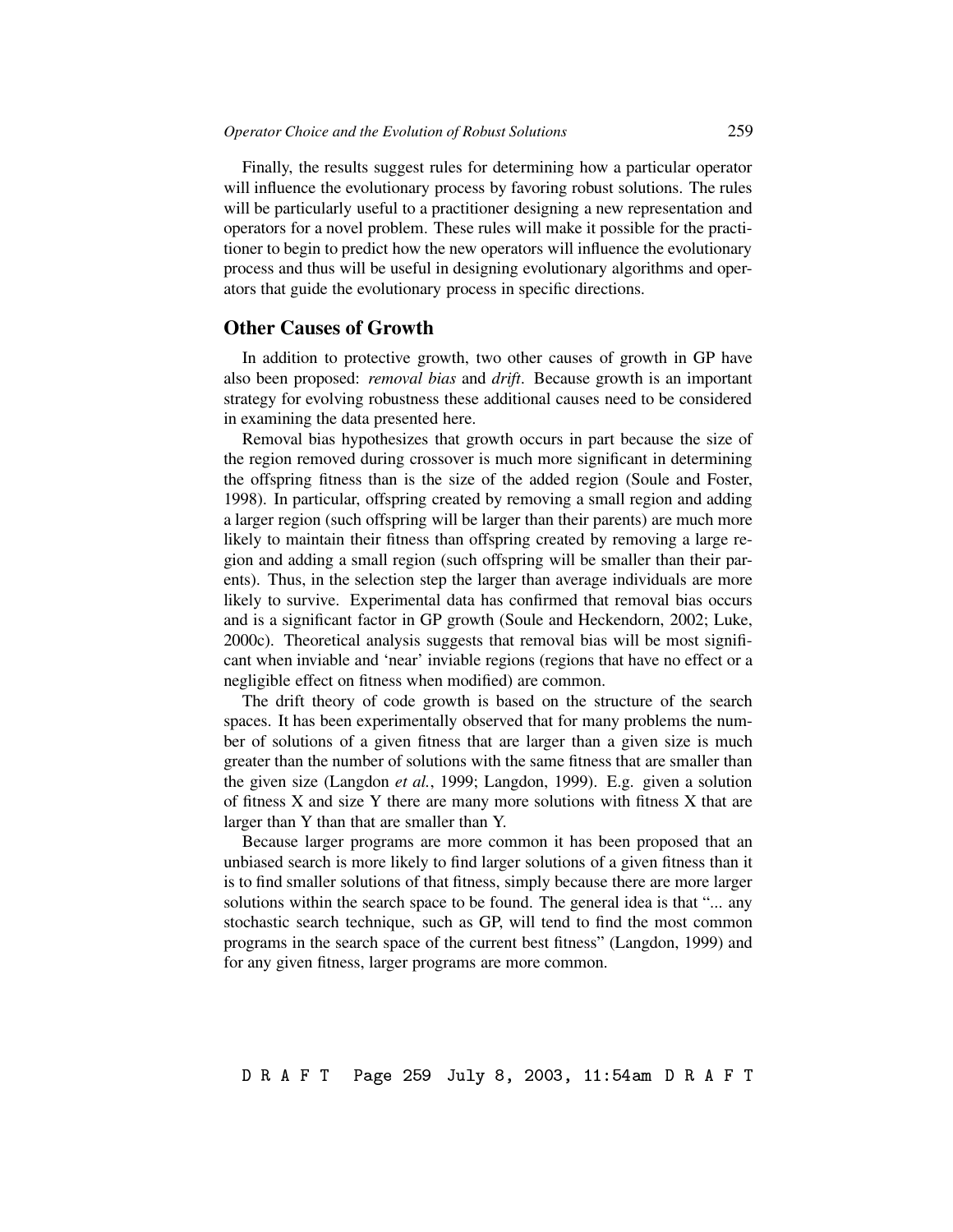It's worth noting that these three views of growth (protection, removal bias or drift) are not mutually exclusive. Nor would proving that any one of them is correct invalidate the general notion of selective pressure for robust solutions. In fact, as noted above, the protective view of growth can be taken as a special case of the general pressure for robustness.

#### **2. Experiment**

A very simple problem is used to examine the importance of code and operator types on a variable length, linear evolutionary algorithm. The goal is to find a set of integers that sum to a given target value T. The allowed integers are 0, 1 and 4. Individuals are variable length strings consisting of those three integers.

The fitness of an individual is the absolute value of the difference between the sum of the integers and the target value, i.e. fitness  $=$  |sum  $-$  T|. For the individual:

$$
00141001104 \t(16.1)
$$

the sum is

$$
0+0+1+4+1+0+0+1+1+0+4=12 \tag{16.2}
$$

and the fitness is

$$
|12 - T|.\tag{16.3}
$$

Clearly, a lower fitness is better.

Note that for these experiments there are effectively three types of "genes." Genes with a large effect on fitness: 4's, genes with a smaller effect on fitness: 1's and genes with no effect on fitness (inoperative genes): 0's. This problem is similar to those used in previous experiments, although a linear rather than a tree-based representation is used here (Soule, 2002; Soule, 2002).

The evolutionary algorithm is generational, with a population size of 500, elitism of 2 and is run for 1000 generations. The genetic operators, crossover and mutation, are described below. Other details of the evolutionary algorithm are shown in Table 16.1.

## **Crossover**

Two-point crossover is used. Because the size of the individuals are variable the two crossover points are chosen independently in each parent. Thus, in general the sizes of the exchanged regions will be different. E.g.

> Parents Offspring  $60|14|1001104 \rightarrow 00|0041|1001104$

- - - - - -"@'! .1
\$ "!'!
#&%"%4(5\*, -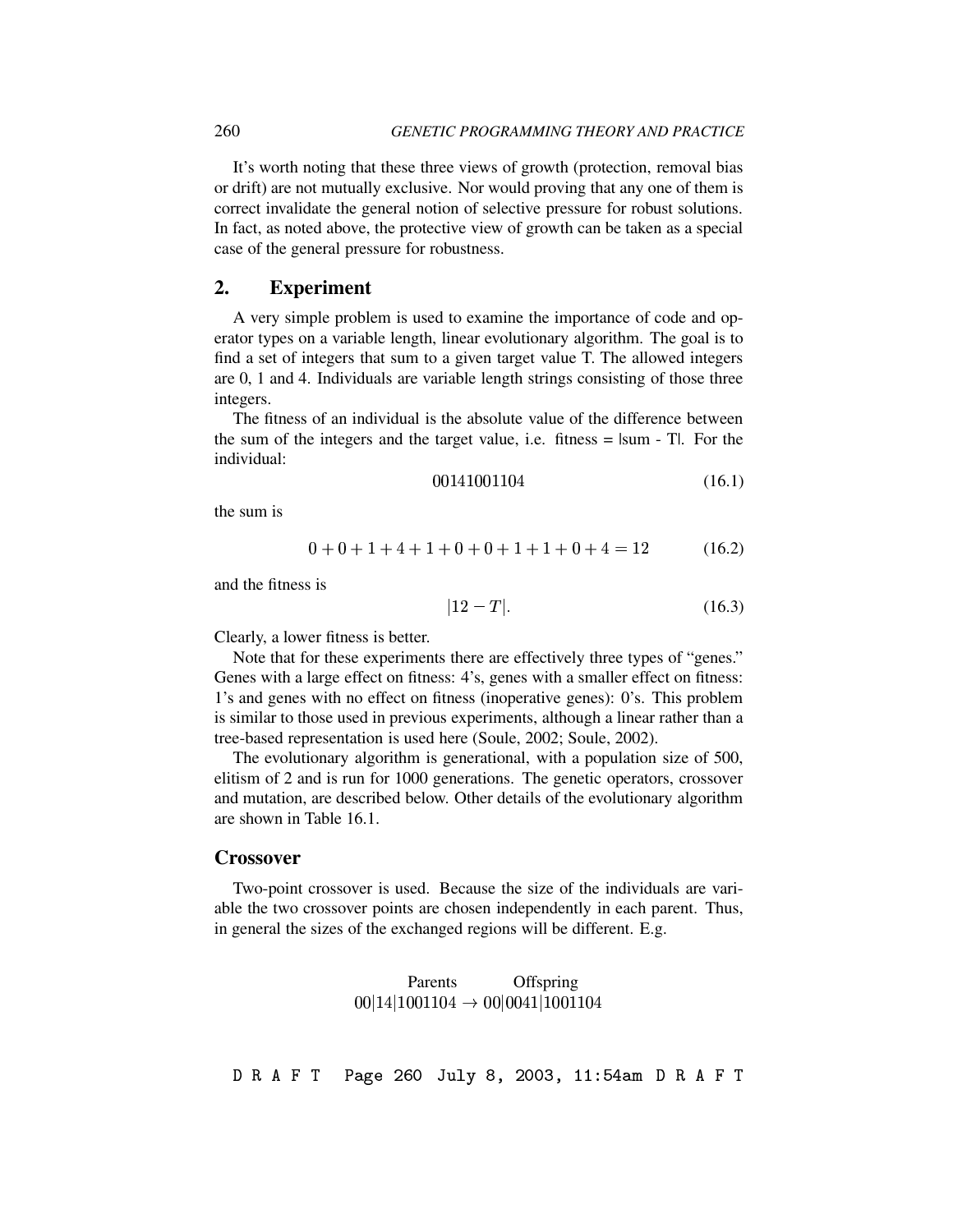## $0140|0041|04 \rightarrow 0140|14|04$

Two methods of picking the crossover points are used. In the first method both crossover points in an individual are chosen randomly. This is referred to as *proportional crossover* because the length of the exchanged region is proportional to the length of the parent. In general, for two randomly chosen crossover points  $25\%$  of each parent will be selected for crossover. This method is analogous to typical GA two-point crossover.

In second method the length  $l$  of the crossed region is chosen according to the following algorithm:

$$
l = 2
$$
  
While( $l < L/2$  AND random real < 0.5)  

$$
l = l * 2
$$

where  $L$  is the length of the parent individual. Thus, the size of the region selected for crossover is 2 "genes" long 50% of the time, 4 genes long 25% of the time, 8 genes long 12.5% of the time, etc. Thus, crossing short regions is very common and crossing longer regions happens infrequently. Once the length of the crossed region is generated, the left-hand crossover point is randomly selected and the right-hand point is  $l$  beyond the left-hand point. This form of crossover is referred to as *constant crossover* because the distribution of lengths of the crossed region is constant, regardless of the parents' sizes.

Constant crossover is analogous to crossover in tree-based GP. In standard tree-based GP crossover a random point is chosen for crossover. For full binary trees this results in an average crossover branch consisting of two nodes regardless of the tree size (Rosca and Ballard, 1996a; Soule and Foster, 1997). Larger branches are exponentially less likely to be chosen for crossover. In practice, GP usually leads to randomly shaped trees rather than full trees (Poli and Langdon, 1997; Langdon, 1999). However, the distribution of crossover points still heavily favors small branches (Soule and Heckendorn, 2002) and using the 90/10 rule (choosing leaf nodes for crossover only 10% of the time) only slightly shifts the distribution towards larger branches (Soule and Heckendorn, 2002). Thus, the distribution of crossover sizes with constant crossover is comparable to those seen in tree-based GP; both emphasize exchanging small branches.

#### **Mutation**

For a typical, fixed-length GA the mutation rate is proportional to the inverse of the length of the individuals. However, with a variable-length representation the inverse of the length is not the same for all members of the population. Thus, several fixed mutation rates are chosen (0, 0.0001, 0.001, 0.005, 0.01) and compared.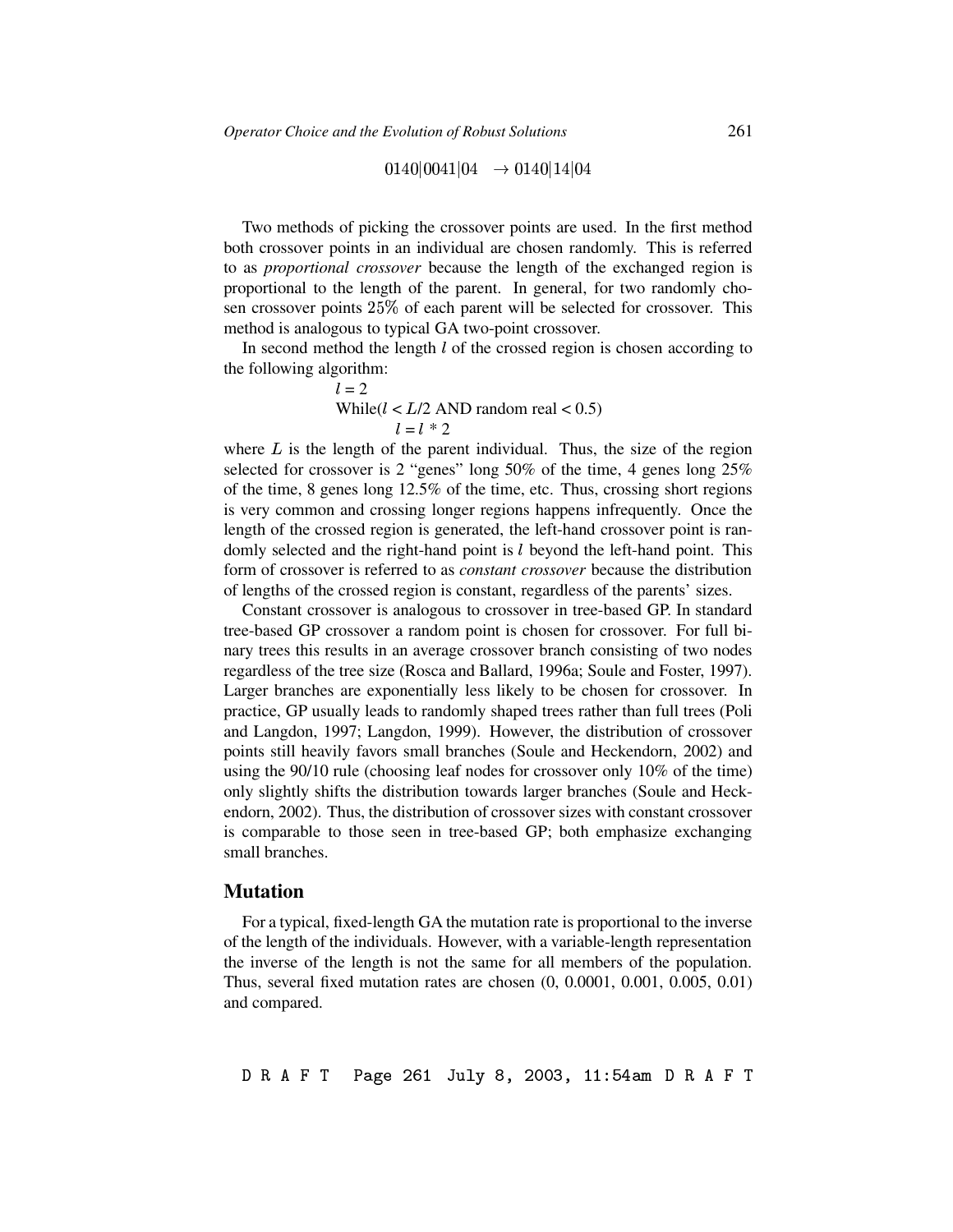| Objective                    | Find integers whose sum is T                  |  |
|------------------------------|-----------------------------------------------|--|
| <b>Integer values</b>        | 0, 1, 4                                       |  |
| <b>Population Size</b>       | 500                                           |  |
| <b>Crossover Probability</b> | 0.9                                           |  |
| <b>Mutation Probability</b>  | $0, 0.0001, 0.001, 0.005$ or $0.01$           |  |
| <b>Selection</b>             | 3 member tournament                           |  |
| <b>Run Time</b>              | 1000 Generations                              |  |
| <b>Maximum Size</b>          | None                                          |  |
| Elitism                      | 2 copies of the best individual are preserved |  |
| <b>Initial Population</b>    | Random individuals of length 5 to 59          |  |
| <b>Number of trials</b>      | 200                                           |  |
| <b>Crossover</b>             | Proportional and Constant (see text)          |  |

262 *GENETIC PROGRAMMING THEORY AND PRACTICE Table 16.1.* Summary of the evolutionary algorithm parameters.

### **3. Results**

Three separate sets of results are presented in this paper. First, the effect of the crossover operator on size is examined. It is shown that the different types of crossover have distinctly different effects on size. Next, the evolved number of gene's (0's, 1's and 4's) is examined. These results show that the pressure for robustness favors 1's over 4's. Finally, the effect of incorporating mutation is examined.

#### **Growth**

We begin by examining growth, as growth is the best understood strategy for increasing robustness. Figure 16.1 shows the average size (length) of individuals evolved using proportional and constant crossover with no mutation. Growth is quite pronounced with constant crossover and non-existent with proportional crossover.

The explanation for these very different results seems fairly straightforward. With proportional crossover the two crossover points are chosen randomly. Thus, as noted previously, the exchanged regions of the chromosome are proportional to the overall lengths of the chromosomes. The protective effect of growth observed with tree-based GP doesn't apply because adding inoperative code (0's) simply causes a larger region of the chromosome to be exchanged during crossover. Thus, the probability of effecting operative code (1's and 4's) doesn't change when inoperative code (0's) is added.

In contrast, with constant crossover the expected size of the exchanged regions is constant regardless of the chromosome's overall length. Thus, in this case additional inoperative code does decrease the probability of effecting operative code. This is exactly what is observed in GP, where the average size of the exchanged branches during crossover does not grow proportionally with the overall tree size and rapid growth is observed.

These results explain why growth has not been a significant problem in most versions of evolutionary computation using variable length, linear represen-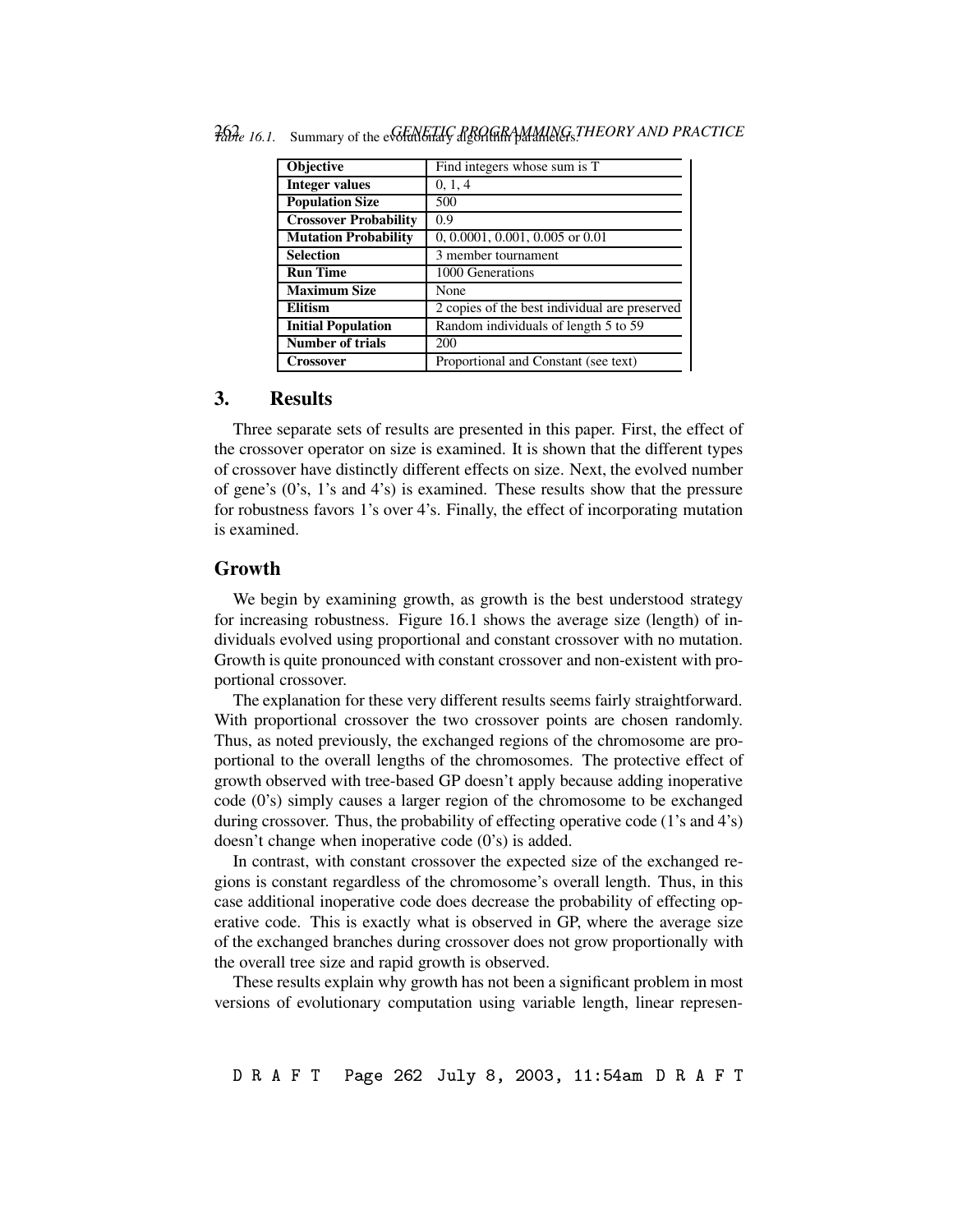

*Figure 16.1.* Average size (length) for individuals evolved using proportional and constant crossover.

tations. Typical variable length, linear representations use the proportional version of crossover, where the crossover points are picked randomly with a uniform distribution. As these results demonstrate, this method of picking crossover points does not encourage growth.

It is worth considering the other two proposed causes of growth: removal bias and drift. Removal bias is not expected to cause growth in either of the trials described above. The primary assumption of the removal bias hypothesis is that growth occurs because of a bias regarding the size of the removed region that does not apply to the added region during crossover. Normally this bias occurs because there is a probability that the added region will fall within an inviable region of the parent it is being added to. (For example, the added section may be within an "if(false)" branch or may be multiplied by zero.) However, with the current encoding there are no inviable regions; every added 1 or 4 has an effect. Thus, adding a large region is more likely to add 1's and 4's and thus effect fitness just as removing a large region is more likely to effect fitness by removing 1's or 4's. With no bias between removed and added regions removal bias does not apply to these results.

In contrast, drift should occur with either type of crossover. The primary assumption of the drift hypothesis is that there are more larger solutions of a given fitness than there are smaller solutions of the same fitness. Thus, the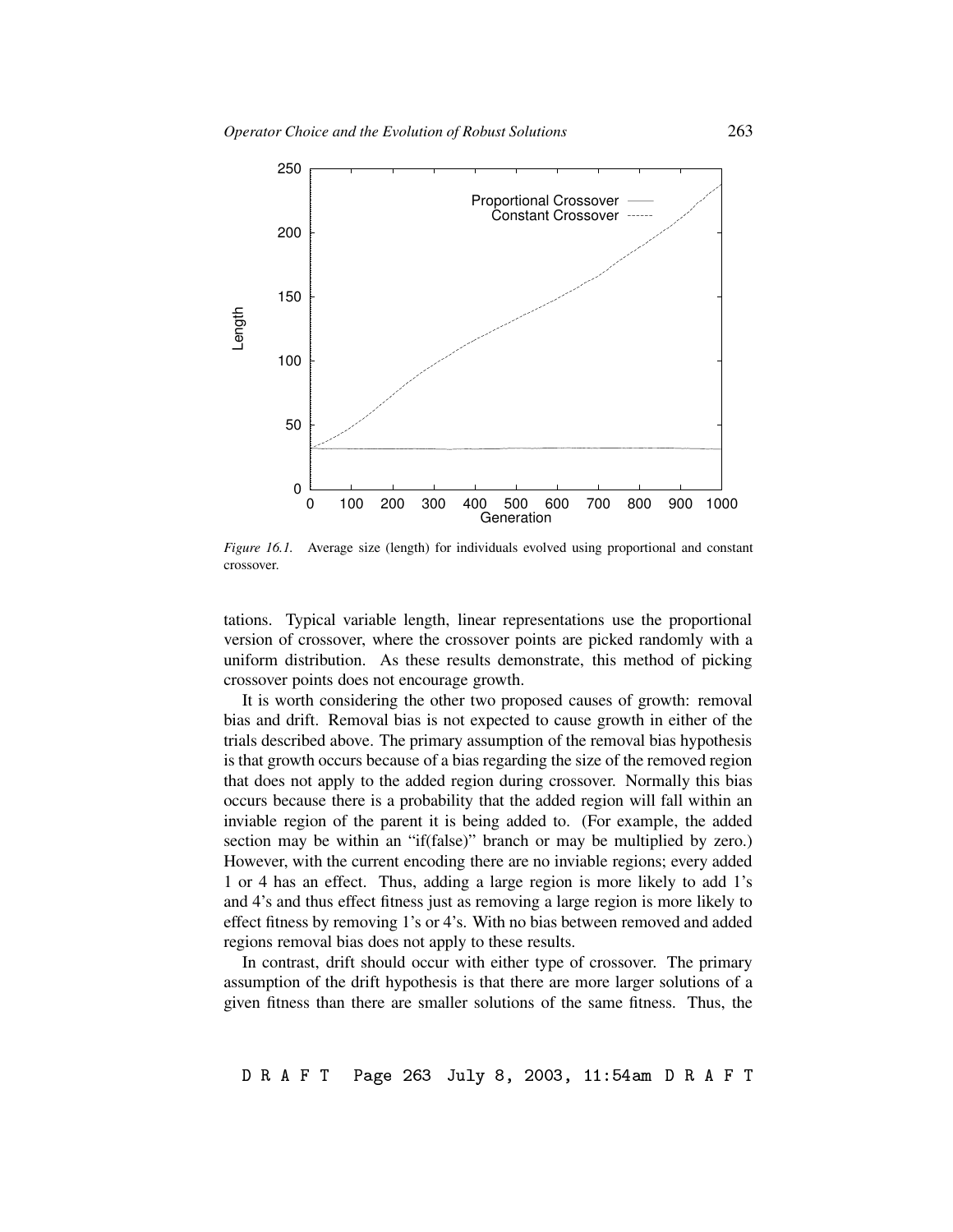

*Figure 16.2.* Number of 'genes' (0's, 1's or 4's) of each type when using proportional crossover. The number of 1's increases slowly, with a corresponding decrease in 4's.

search naturally stumbles upon the larger solutions and growth occurs. For this experiment this assumption certainly holds. (Consider a solution such as 010401, an infinite number of larger solutions of the same fitness can be made by adding 0's and, to a lesser extent, by replacing 4's with 1's. However, there are only a few smaller solutions with the same fitness.) The fact that growth does not occur with proportional crossover casts considerable doubt upon the drift hypothesis.

## **Gene Choice**

Although proportional crossover does not lead to growth, the pressure for robust solutions still influences evolution. gene choice Given that the size of the crossed regions is proportional to the length of the chromosome a more robust solution can still be achieved by limiting the importance of the "genes" exchanged during crossover. Clearly 1's represent a less important gene than 4's as an extra or missing 1 has a much less significant effect on fitness than an extra or missing 4. Thus, we expect to see an increase in the number of 1's and a decrease in the number of 4's.

Figure 16.2 shows the numbers of 0's, 1's and 4's when proportional crossover is used. As predicted there is a (slight) increase in the number of 1's and a decrease in the number of 4's. Although this difference is small, on average there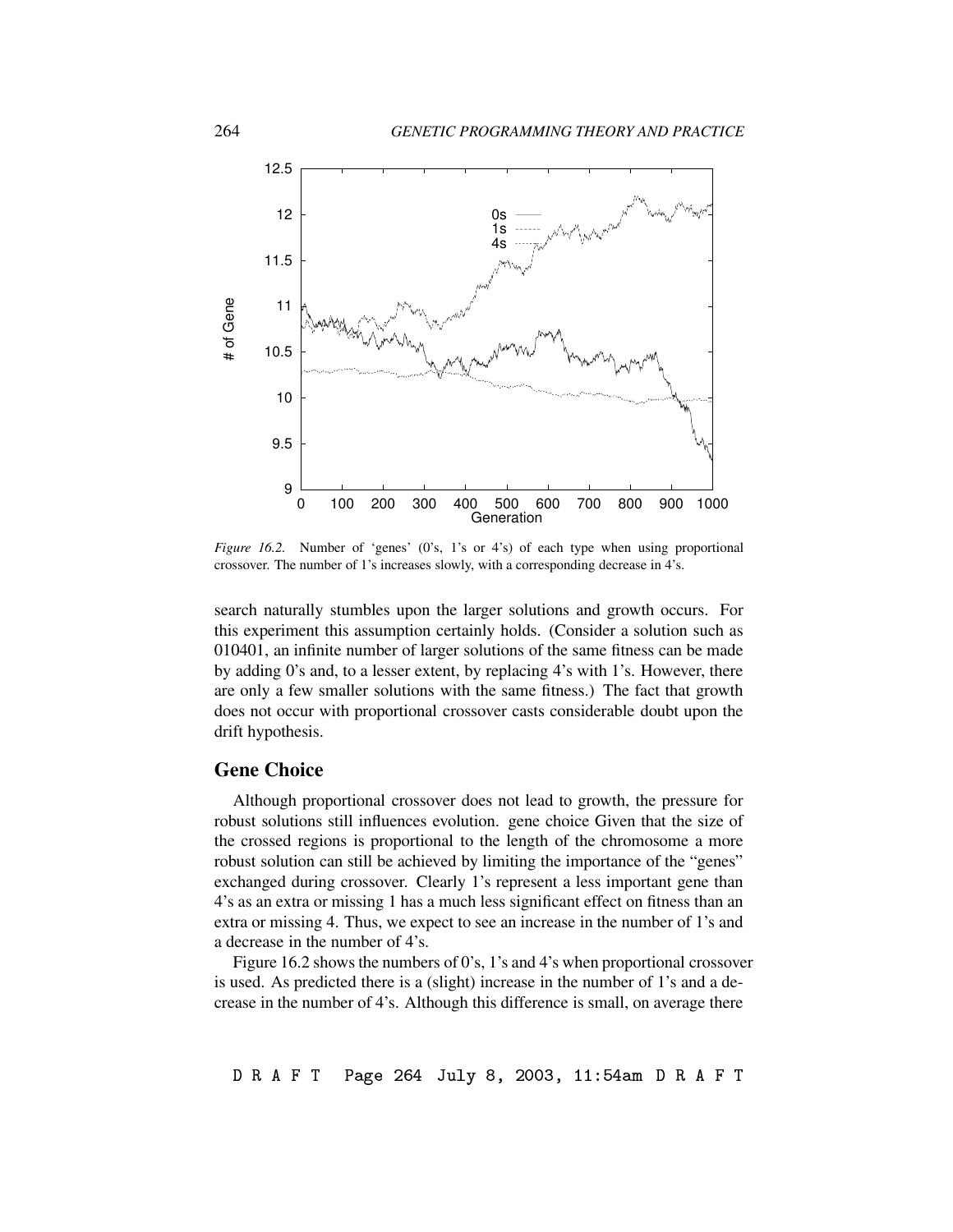are two more 1's than 4's in the final generation, the difference in the final generation is significant at the 1% level (Student's 2-tailed, t-test,  $t = 2.6$ ). This shows that there is pressure for more robust solutions with proportional crossover. The system is simply using a different (non-growth based) strategy to increase robustness.



*Figure* 16.3. Number of "genes" (0's, 1's or 4's) of each type when using constant crossover. The number of 1's increases, with a corresponding decrease in 4's.

In fact the same robustness strategy is also adopted with constant crossover. Figure 16.3 shows the number of each type of genes with constant crossover; the results are much more pronounced than with proportional crossover. There is a pronounced shift away from 4's and toward 1's. In fact, by the final generation several of the trials showed no 4's at all. The reason for the shift from 4's to 1's is the same as with proportional crossover-individuals with relatively more 1's are more robust with respect to crossover. Possibly there is stronger pressure for the shift with constant crossover. Alternatively, constant crossover or the growth it creates may make it "easier" to exchange 1's for 4's; the pressure is the same in both cases, but the shift occurs more readily with the larger individuals.

As expected Figure 16.3 shows that the growth observed with constant crossover is primarily created by an increase in 0's. Thus, with constant crossover two evolutionary strategies are adopted to increase robustness, grow by adding 0's and increase the stability of the operative code by shifting from 4's to 1's.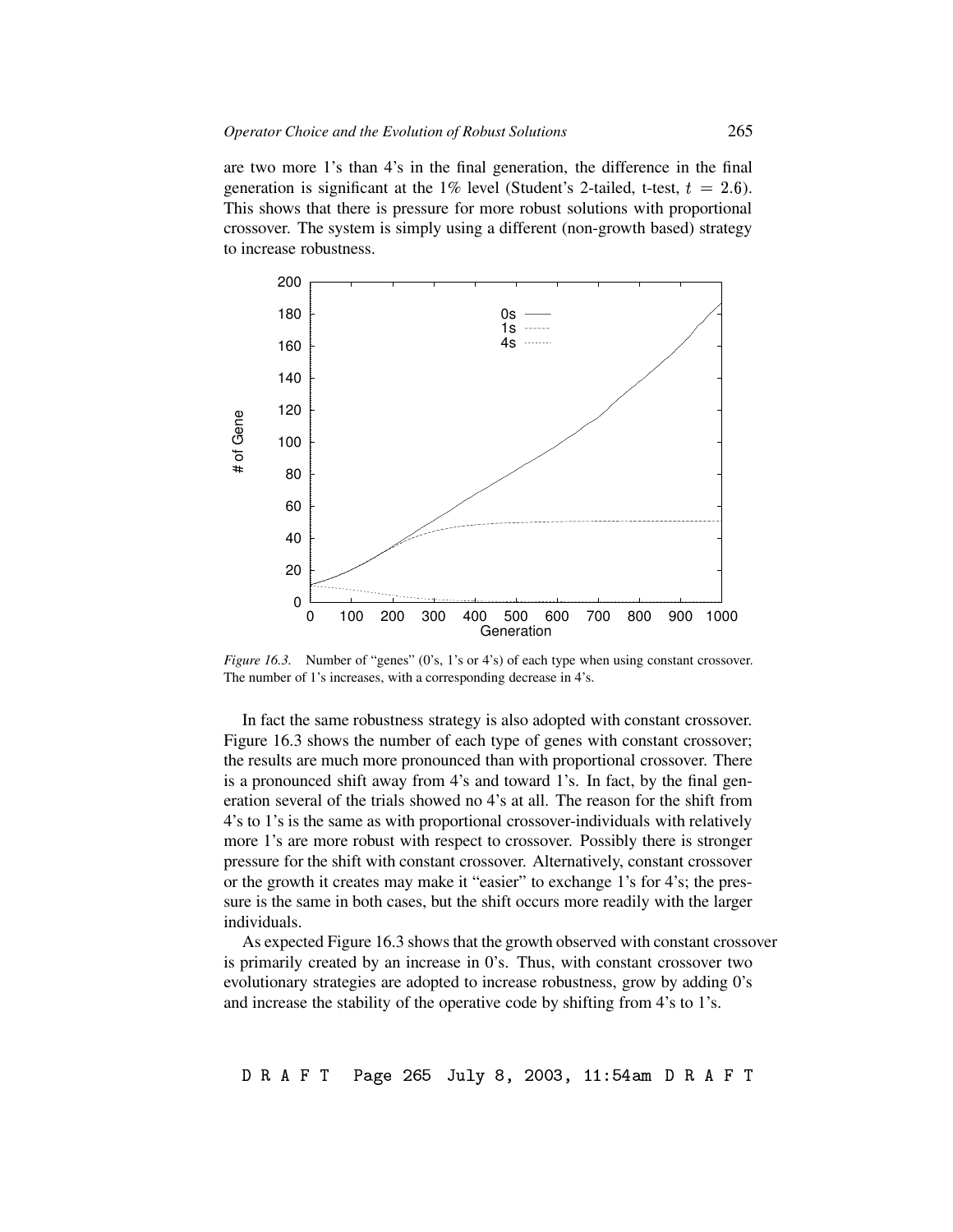

*Figure 16.4.* Average size (length) for individuals evolved using constant crossover with a variety of different mutation rates.

## **Mutation and Reduced Size**

The previous experiments looked only at the effect of crossover. Next we examine the influence of mutation when constant crossover is used. Because the length of the individuals varies using a fixed mutation rate of 1/length is not possible. Instead several mutation rates are tried: 0.0001, 0.001, 0.005, 0.01. Each of these are the chance per "gene" of a mutation occurring. Figure 16.4 shows the results of these experiments on the growth rate of the evolving individuals. Table 16.2 shows the average sizes and standard deviations for the final generation. These differences are all significant at the 1% level.

Clearly the higher mutation rates limit growth. Again this can be explained in terms of robustness. Because the mutation rate is per gene (or per site), additional genes make the occurrence of a mutation event more likely. Because there are no inviable genes every mutation has an effect on fitness. Thus a short individual (one with fewer genes) is less likely to have a mutation event and is more robust with regards to mutation.

This increased robustness with regards to mutation for shorter individuals has to be balanced against the greater robustness for longer individuals with regards to crossover. Thus, as the mutation rate increases the ideal length for maximum robustness decreases. These results are particularly significant in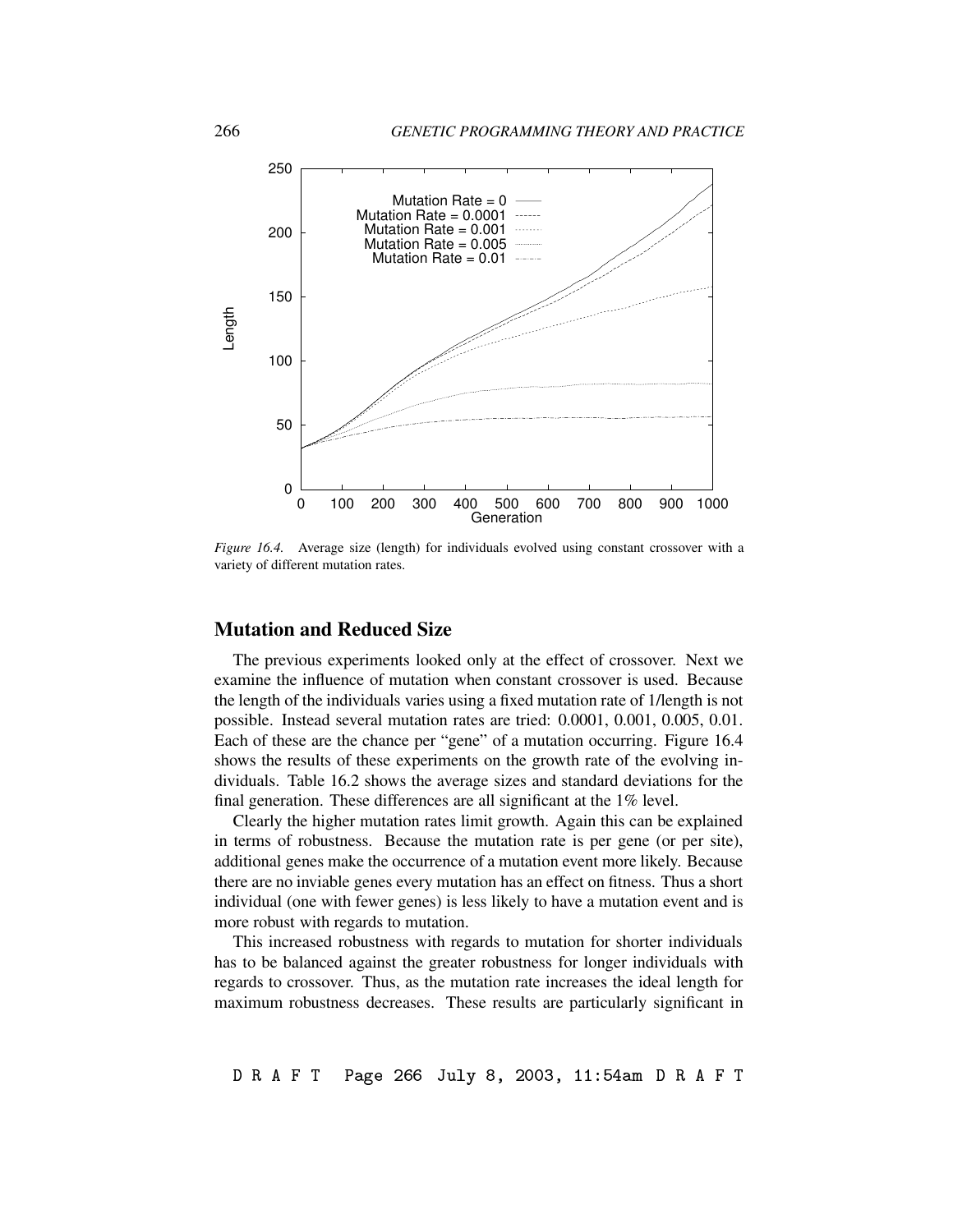| <b>Mutation Rate</b> | <b>Average Size</b> | Std. Dev. |
|----------------------|---------------------|-----------|
| 0.0                  | 238.0               | 126.5     |
| 0.0001               | 221.9               | 90.36     |
| 0.001                | 158.2               | 38.20     |
| 0.005                | 82.50               | 7.967     |
| 0.01                 | 56.93               | 5.253     |

*Operator Choice and the Evolution of Robust Solutions* 267 *Table 16.2.* Average sizes and standard deviations in the final generation (1000) when using constant crossover with a variety of different mutation rates.

that they appear to be the first time that pressure for robustness has been shown to lead to a smaller overall solution length.

## **4. Discussion and Conclusions**

These results further support the idea the pressure for robustness is an important factor in the evolutionary process. The evolutionary process must balance this pressure for more robust solutions with the pressure for more fit solutions introduced by selection. Previous research has shown that robustness is often increased via the growth of inoperative and/or inviable code. The present results show that other evolutionary strategies are also adopted to increase robustness. In particular, we observed that increased robustness is achieved through gene choice, in this case replacing 4's with 1's. Robustness also increased by reducing the overall chromosome length (attenuation) in some cases.

Based on the results presented here it is possible to make predictions regarding the effects of different types and frequencies of operations with regards to "code" growth and gene selection. In general, changes that increase robustness (decrease the probability of fitness changes) will be favored.

These results show that increased growth will lead to increased robustness (and thus be evolutionarily favored) with respect to a given operator *if* that operator is applied with a per individual, and not a per site, probability. (Where "site" means nodes in a tree representation or loci in a linear representation.) I.e., when the operator is applied to individuals uniformly regardless of size. In these cases adding additional sites decreases the probability of any specific site being effected.

Examples of per individual, rather than per site operations (which encourage growth), include: GP crossover (one crossover per individual and the size of the crossed branches is not directly proportional to the number of nodes in the tree), mutation that is applied to a fixed number of sites per individual regardless of the individuals length, and the constant crossover operation described in this paper.

Examples of per site operations (which do not encourage growth) include: mutations with a per site probability (e.g. standard GA mutation) and the proportional two-point crossover described above (as individuals get longer-have more sites-the number of sites changed by crossover increases proportionally).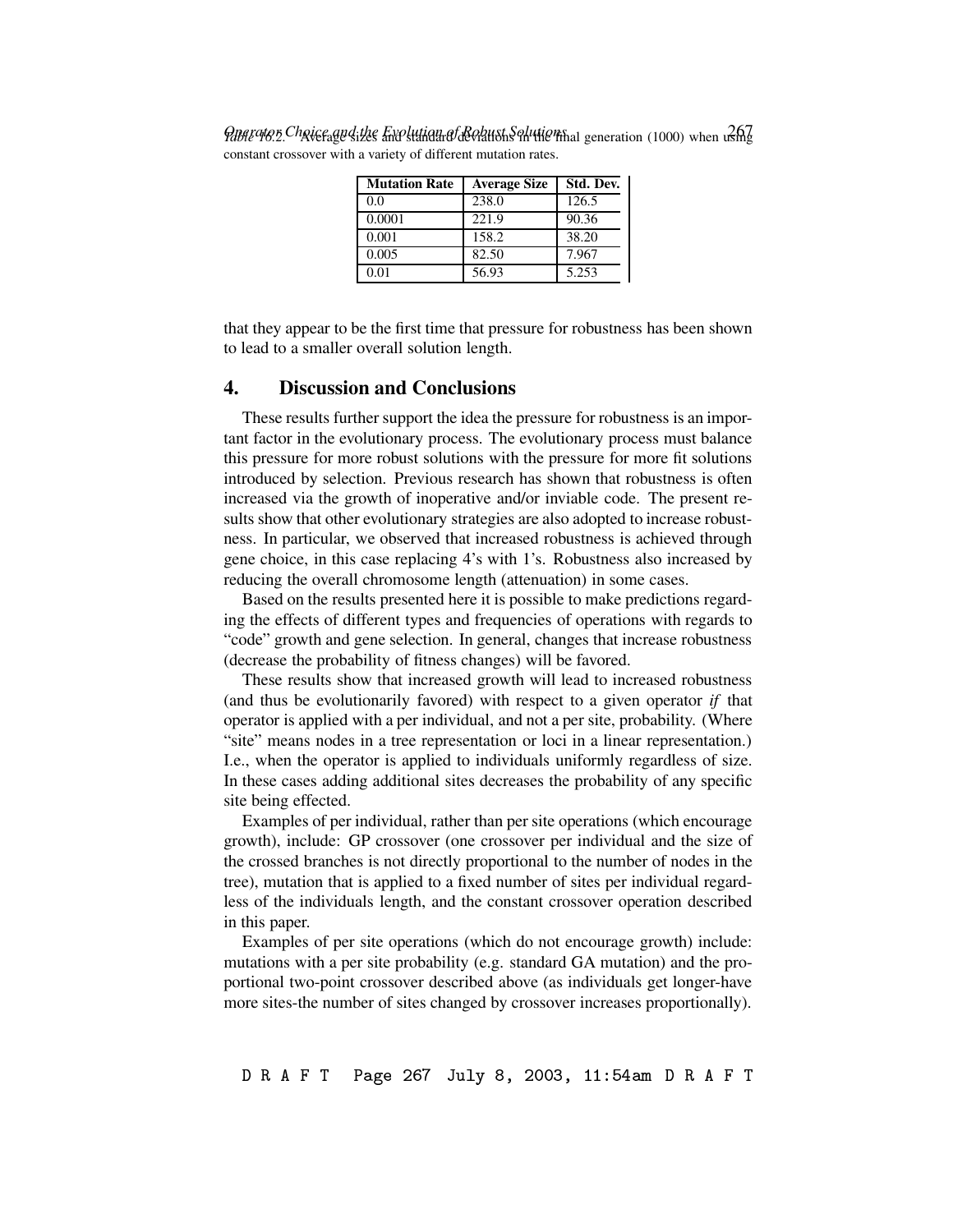Even in cases where the operators are designed or chosen so that they will not encourage growth to increase robustness operators may have more subtle effects. E.g. these experiments demonstrated that pressure for robustness can effect "gene" choice.

The rules and examples presented in this paper can be used to predict the effect of novel operators on the evolutionary process and thus can improve our ability to design useful genetic operators. This is particularly beneficial to a practitioner who must design a novel representation and associated operators to solve a new problem. The rules described above can be used to design operators that guide evolution in a desired direction.

## **References**

- Blickle, T. and Thiele, L. (1994). Genetic programming and redundancy. In *Genetic Algorithms within the Framework of Evolutionary Computation (Workshop at KI-94, Saarbrucken), Hopf, J. (Ed.), pp. 33–38, Im Stadtwald,* Building 44, D-66123 Saarbrucken, Germany. Max-Planck-Institut fur Informatik (MPI-I-94-241).
- Igel C. and Chellapilla K. (1999). Investigating the Influence of Depth and Degree of Genotypic Change on Fitness. In *Proceedings of the Genetic and Evolutionary Computation Conference (GECCO 1999)*, pp 1061-1068, Orlando, Florida. Morgan Kaufmann.
- Koza, John (1992). *Genetic Programming: On the Programming of Computers by Natural Selection*. MIT Press, Cambridge, MA, USA.
- Langdon, W. B. (1997). Fitness causes bloat: Simulated annealing, hill climbing and populations. Technical Report CSRP-97-22, The University of Birmingham, Birmingham, UK.
- Langdon, W. B. (1999). Size fair and homologous tree genetic programming crossovers. In *Proceedings of the Genetic and Evolutionary Computation Conference 1999*, Banzhaf, W. *et al.* (Eds.), pp. 1092–1097. Morgan Kaufmann.
- Langdon, W. B., Soule, T., Poli, R. and Foster, J. A. (1999). The evolution of size and shape. In *Advances in Genetic Programming III*, Spector, L. *et al.* (Eds.), pp. 163–190. Cambridge, MA: The MIT Press.
- Luke, S. (2000c). Code growth is not caused by introns. In *Late Breaking Papers, Proceedings of the Genetic and Evolutionary Computation Conference (GECCO-2000)*, pp. 228–235.
- McPhee, N. F. and Miller, J. D. (1995). Accurate replication in genetic programming. In *Proceedings of the Sixth International Conference on Genetic Algorithms*, Eshelman, L. J. (Ed.), pp. 303–309. Morgan Kaufmann.
- Nordin, P. (1997). *Evolutionary Program Induction of Binary Machine Code and its Application*. Muenster: Krehl Verlag.